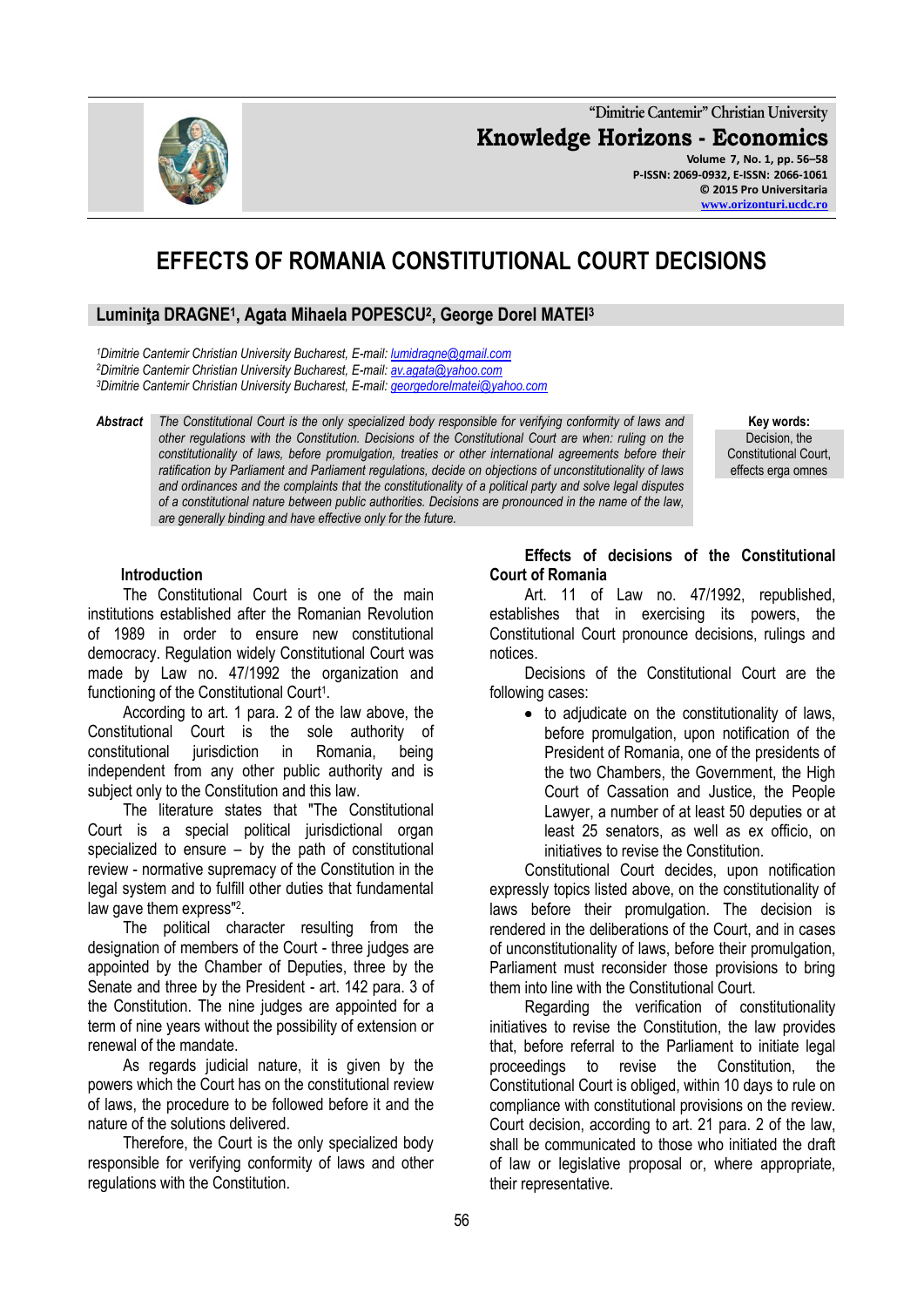If that were not complied with constitutional provisions on the review, the decision is sent to the Chamber of Deputies and the Senate, to review the law to revise the Constitution and for putting it in accordance with the decision of the Constitutional Court.

Court has jurisdiction to rule on the constitutionality of initiatives to revise the Constitution, regardless of initiator, therefore including legislative initiatives for review made by citizens, according to art. 144 lit. h) of the Constitution, that the Court "verify that the conditions for the exercise of legislative initiative by citizens"<sup>3</sup> .

• to ruling on the constitutionality of treaties or other international agreements before their ratification by Parliament, upon notification by one of the presidents of the two Chambers, a number of at least 50 deputies or at least 25 senators.

Under the provisions of the Basic Law, the Romanian Parliament, has competence in international relations, respectively to ratify international treaties and according to art. 11 para. 2 of the Constitution, treaties ratified by Parliament, according to the law, are part of national internal law.

Considering the effects they produce, the ratification of a treaty may take place only if no provisions contrary to the Constitution, as if a treaty also includes provisions requires prior review constitutional norms to ensure its supremacy.

Moreover, the Romanian Constitutional Court pointed out that international treaties are, in principle, an appropriate scope for control procedure and the Constitutional Court is also reasonable that the procedure be clarified constitutionality of treaties before their entry into force, specific procedures of inspection *a prior<sup>4</sup>* .

Therefore, if the Constitutional Court finds that the treaty or international agreement is unconstitutional can not be ratified.

The Court's decision shall be communicated to the President of Romania, the Presidents of both Houses of Parliament and Government.

to adjudicate on the constitutionality of Parliament regulations, upon notification by one of the presidents of the two Chambers, a parliamentary group or a number of at least 50 deputies or at least 25 senators.

If the decision is found unconstitutional provisions of the Rules of the Constitutional Court, the Chamber will review hearing within 45 days, these provisions to bring them into line with the Constitution. During this period, the provisions of the regulation unconstitutional are suspended. After the expiry of 45 days, statutory provisions unconstitutional legal lapse.

to decide on objections of unconstitutionality of laws and ordinances, brought up before courts of law or commercial arbitration, as well as those raised directly by the People Lawyer.

There may be exception provisions found to be unconstitutional by a previous decision of the Constitutional Court.

Referral to the Constitutional Court is ordered by the court before which the exception of unconstitutionality.

The decision as to the unconstitutionality of a law or ordinance or a provision of a law or an order is final and compulsory.

The provisions of laws and ordinances in force declared unconstitutional ceases legal effects within 45 days from the publication of the decision of the Constitutional Court if, in the meantime, the Parliament or the Government, agree with the unconstitutional provisions of the Constitution. During this time the provisions declared unconstitutional are suspended by law.

The decision as to the unconstitutionality of a law or ordinance or a provision of a law or an order shall be communicated to the two Houses of Parliament and Government.

A clarification is required regarding the exception of unconstitutionality of the People Lawyer, the Constitutional Court addressed directly and not through a court, namely the exception must concern the rights and freedoms of the individual.

The literature shows that a complaint to the Constitutional Court made by the People Lawyer, who is not motivated by protecting the rights and freedoms of individuals, beyond its competence, inadmissible and must be rejected as such<sup>5</sup>.

• to solve legal disputes of a constitutional nature between public authorities, at the request of the President of Romania, one of the presidents of the two Chambers, the Prime Minister or the President of the Superior Council of Magistracy.

Authorities likely to be involved in a constitutional legal conflict are only those provided in Title III of the Constitution, namely Parliament, the President of Romania, the Government, the central public administration and local public administration and judicial authority.

Are excluded from this category political parties because, according to constitutional provisions, they "... contribute to defining and expressing the political will of the citizens ..."<sup>6</sup> as well as parliamentary groups are structures of both Houses of Parliament<sup>7</sup>.

The decision to settle constitutional legal conflict is final and shall be communicated to the author's complaint and the conflicting parties prior to its publication in the Official Journal of Romania, Part I.